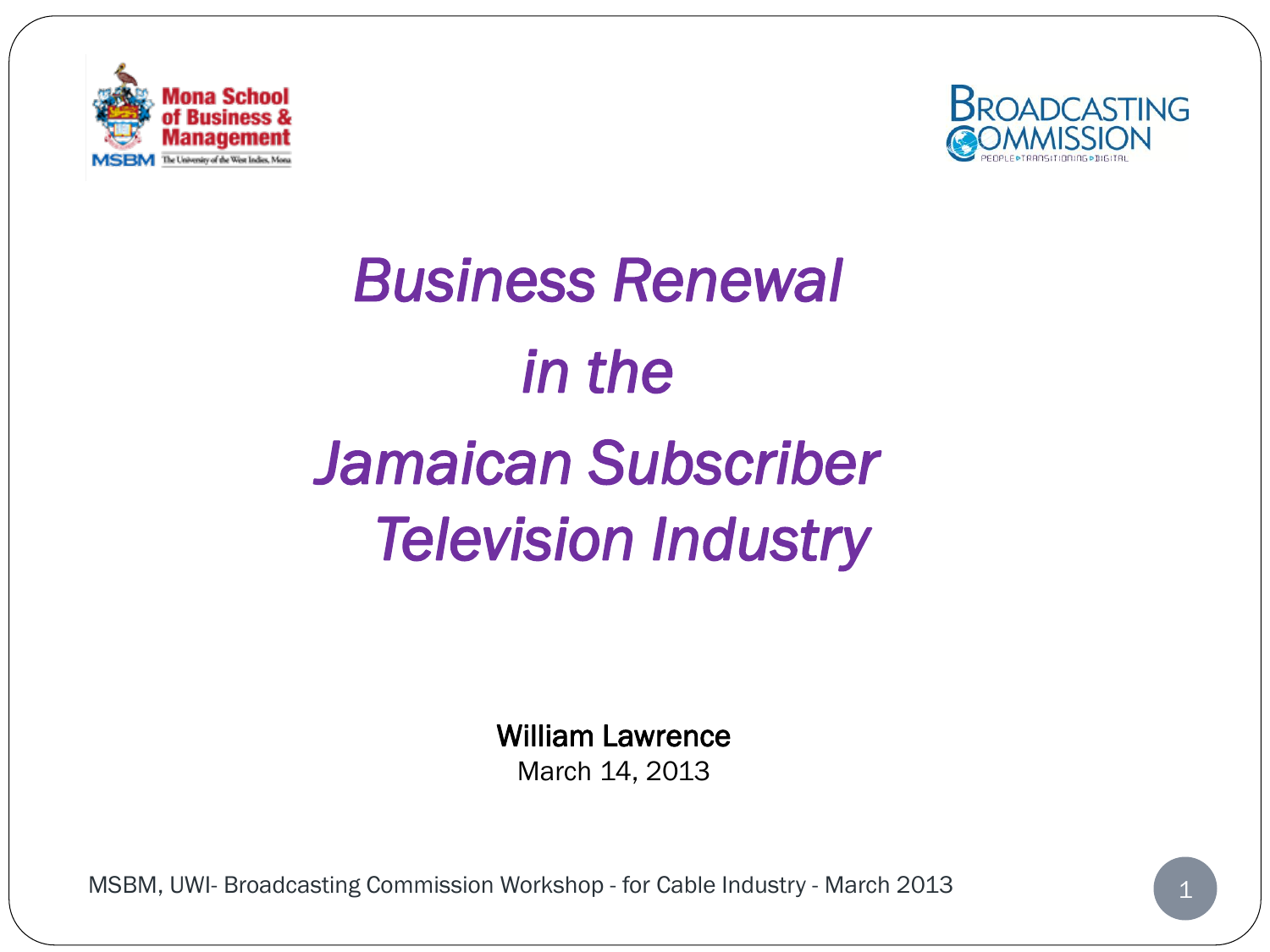

Our Discussion



### *Business Renewal* is the process of performance recovery from organizational decline

### *Learning Objectives:*

- 1. How to assess profit decline for action
- 2. How to resolve cash flow problems
- 3. How to develop competitive strategy
- 4. How to increase efficiency of operations

### *Approach:*

Interactive conversations, exercises for practice, case study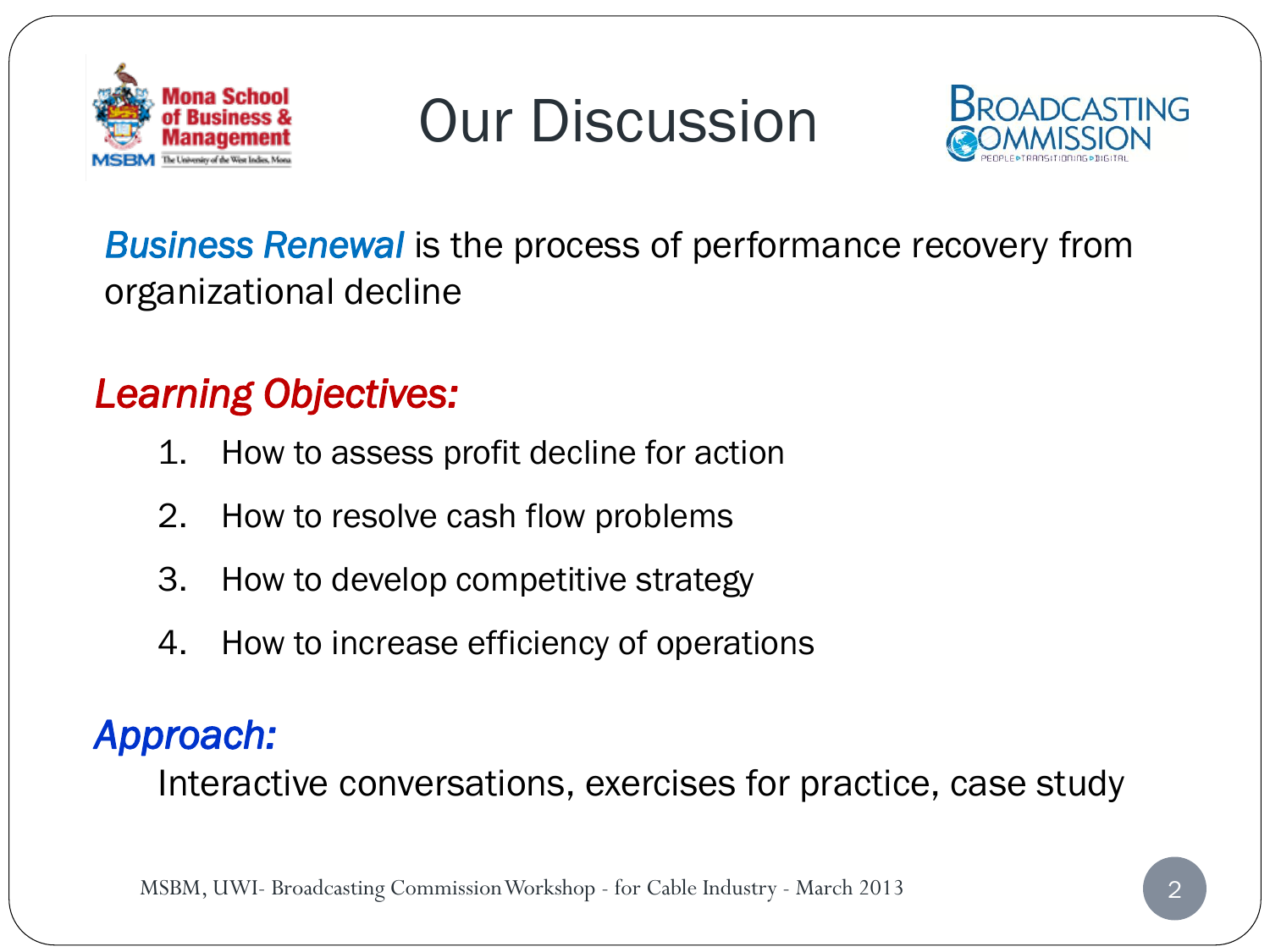

# Schedule

 9:00 a.m. - 9:05 a.m. Overview & Schedule 9:05 a.m. - 9:20 a.m. Pre-Test 9:20 a.m. - 9:40 a.m. Jamaican STV Industry Profile 10:15 a.m. – 11:00 a.m. Resolving cash flow problems 11:00 a.m. - 11:15 a.m. B R E A K 11:15 a.m. - 12:15 a.m. Developing competitive strategy 12:15 a.m. - 1:00 p.m. Increasing operations efficiency 1:00 p.m. – 1:30 p.m. Sustaining business recovery 1:30 p.m. – 1:45 p.m. Post-Test 1:45 p.m. - 2:00 p.m. Summary and Next Steps 2:00 p.m. L U N C H

9:40 a.m. - 10:15 a.m. Assessing decline for business viability

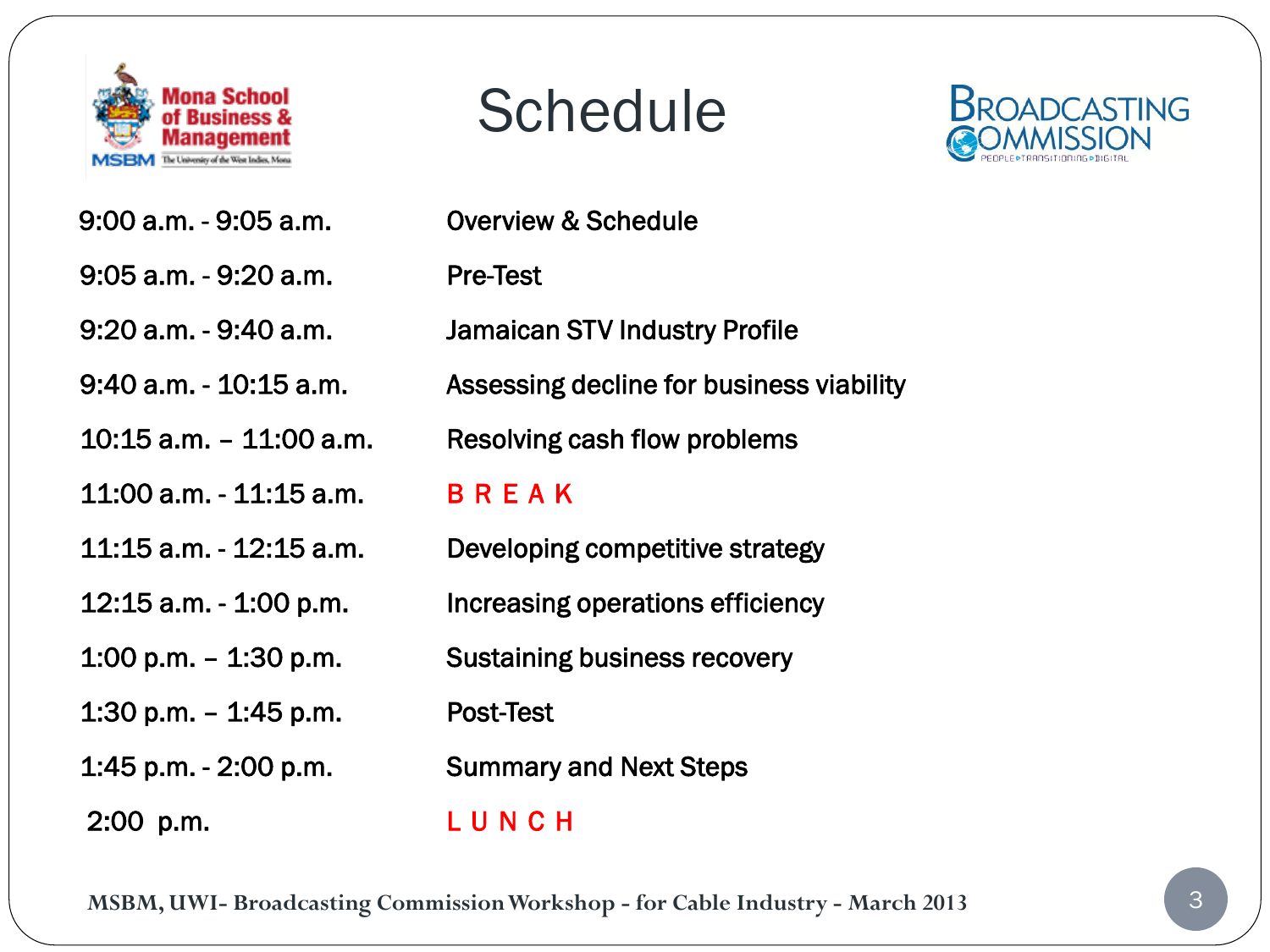

## Jamaican STV Industry Profile



### Allocation of 241 Zones (%) Market Share (2010)





#### The rate of increase of industry current liabilities has outstripped increase in industry current assets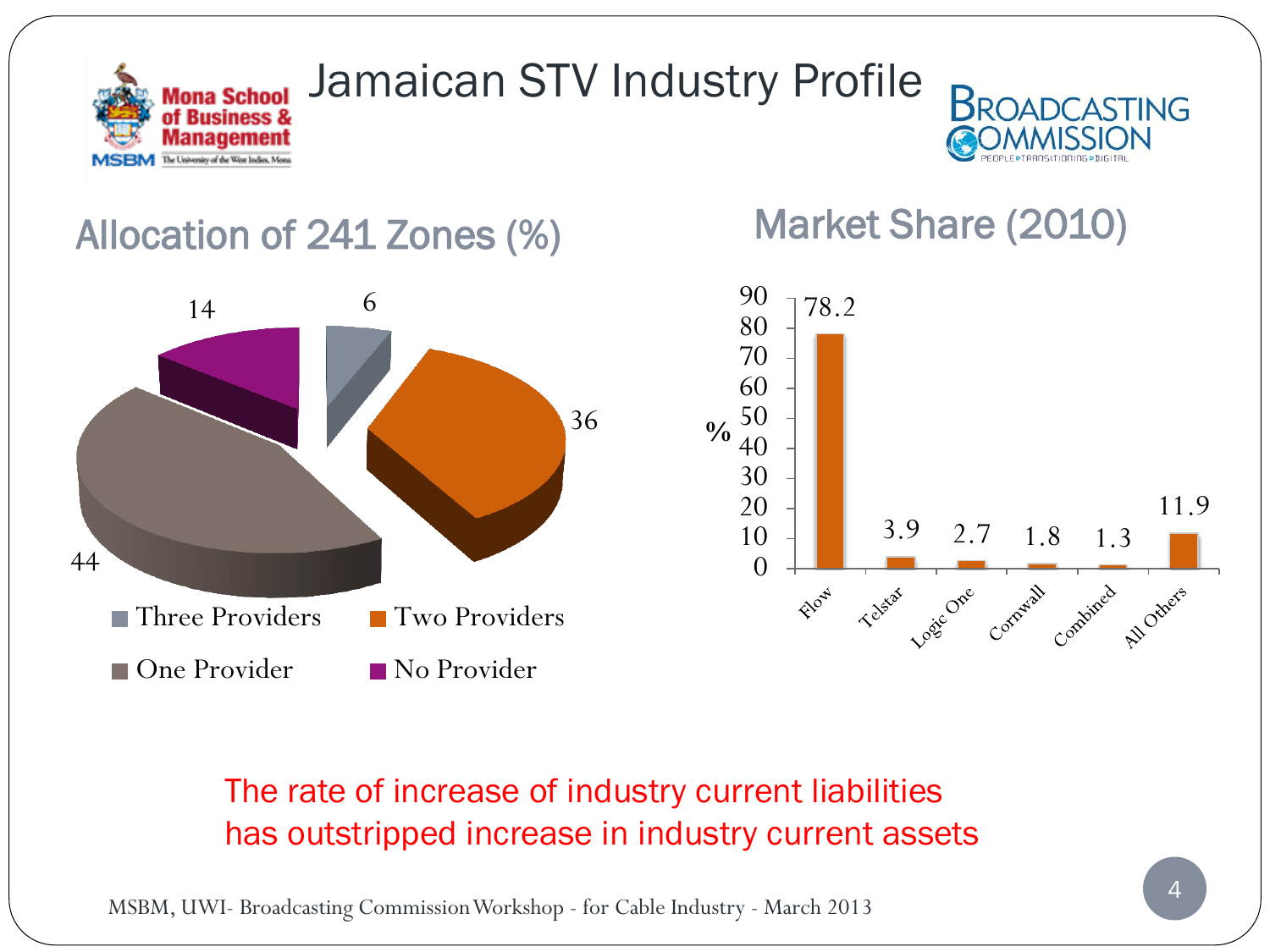

Business Viability



| <b>Business Factor</b>        | Low | Moderate      | <b>High</b> |
|-------------------------------|-----|---------------|-------------|
| Sales potential               |     | ${\mathsf V}$ |             |
| Tax incentives                |     | $\sqrt{}$     |             |
| Ease of exit                  |     | $\sqrt{}$     |             |
| Access to financing           |     | $\sqrt{}$     |             |
| Availability of skilled staff |     | $\sqrt{}$     |             |
| Ease of scaling               |     | $\sqrt{}$     |             |
| Ability to compete            |     | $\sqrt{}$     |             |
| Potential to make money       |     | $\mathbf{L}$  |             |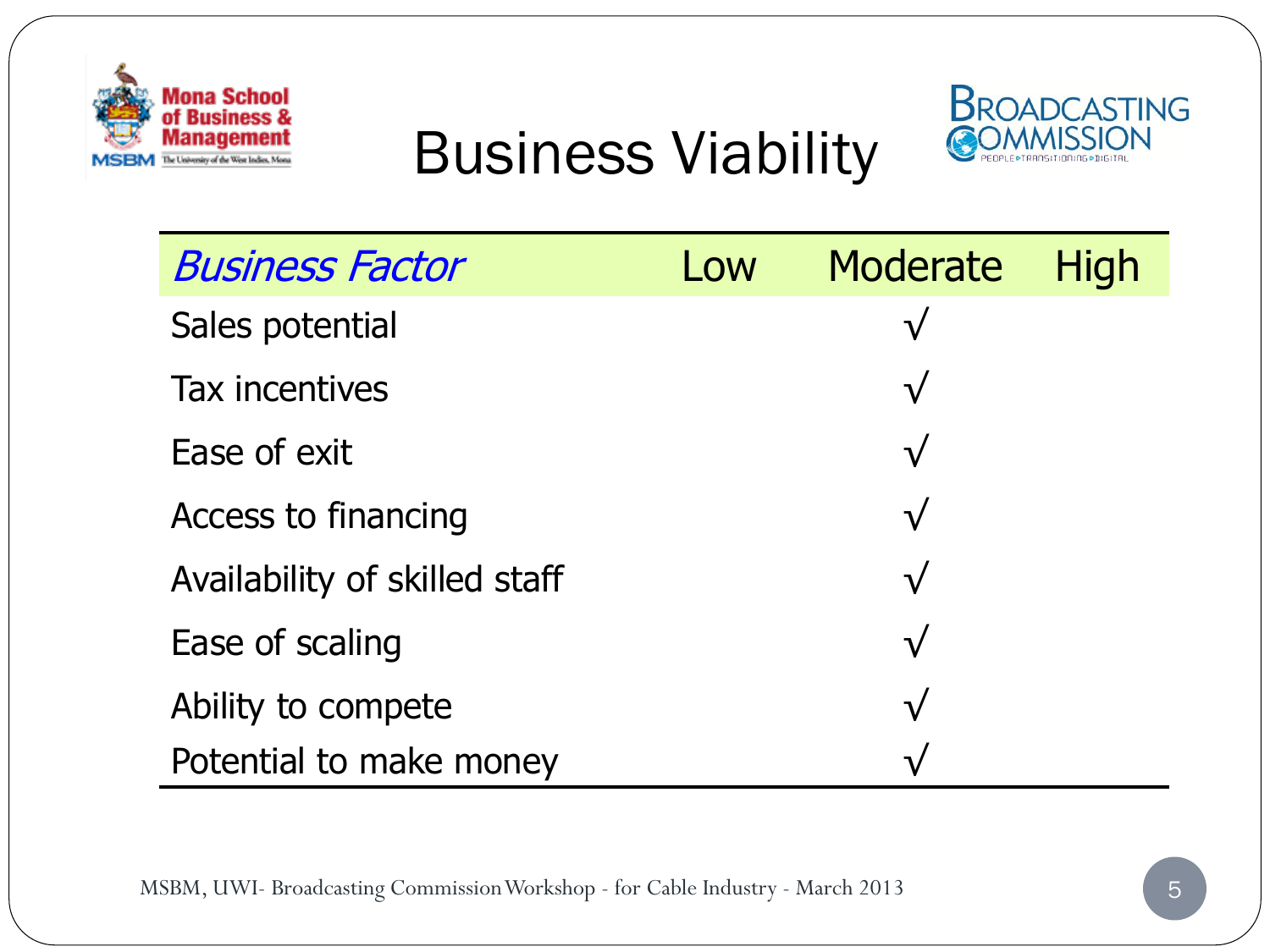

# USA Cable Industry



#### Market Share **Company** Comcast



- Top 5 Cable Companies represent 80% of the approx. 1,200 Cable operators
- Franchise fees amount to about 4% of **Revenues**
- Cable TV penetrates 60% of 113 million households
- Advertising accounts for 36% Revenues

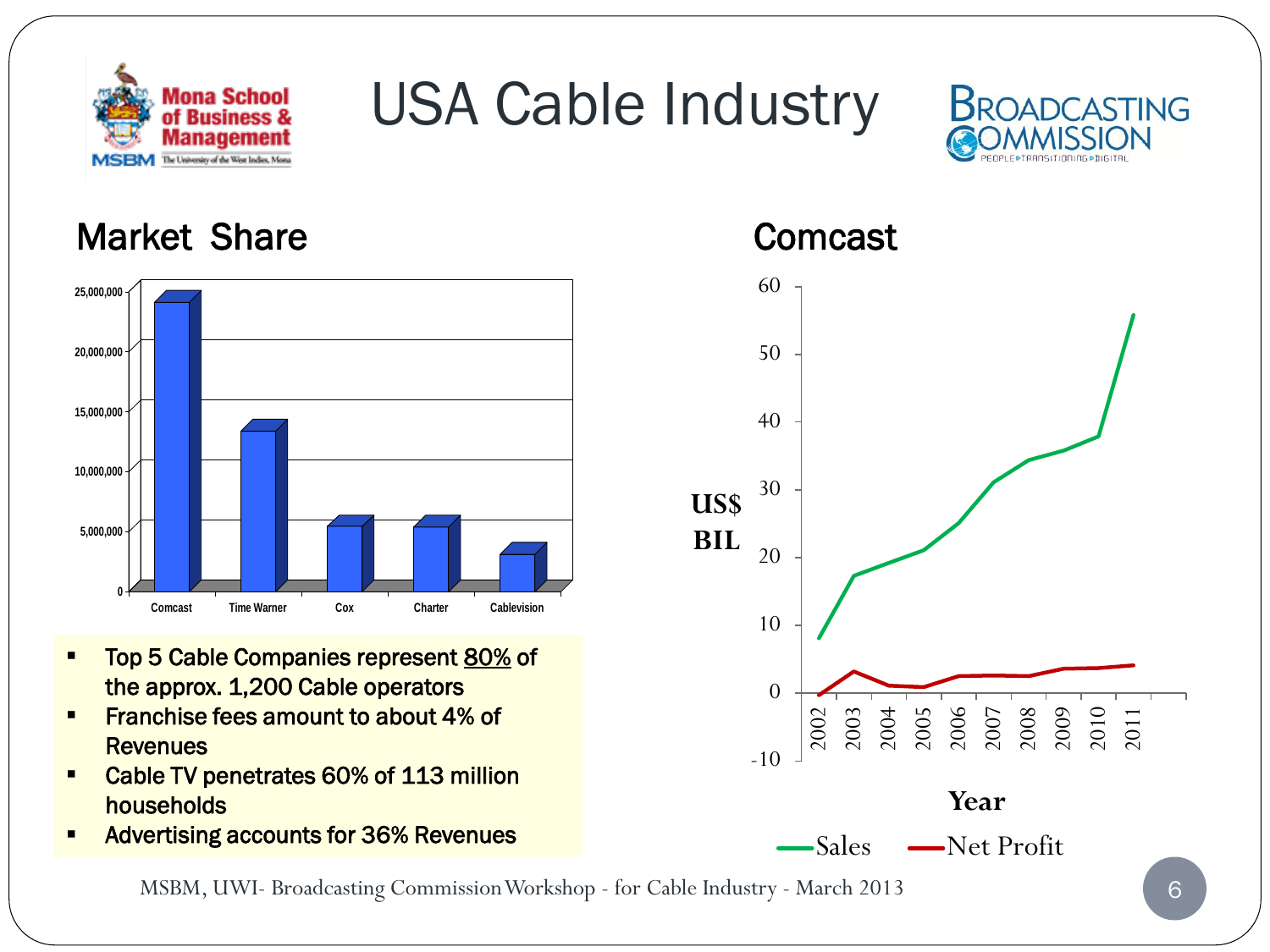

Turnaround Literature



- Business losses arise from lack of knowledge, financial problems and harsh economic climates (Carter & Van Auken 2006)
- **Firms unable to pay debts must undergo financial** restructuring as a matter of urgency (Hofer 1980)
- Turnaround comes from changing strategy or regaining efficiency depending on the cause of decline (Schendel, Patton & Riggs 1976)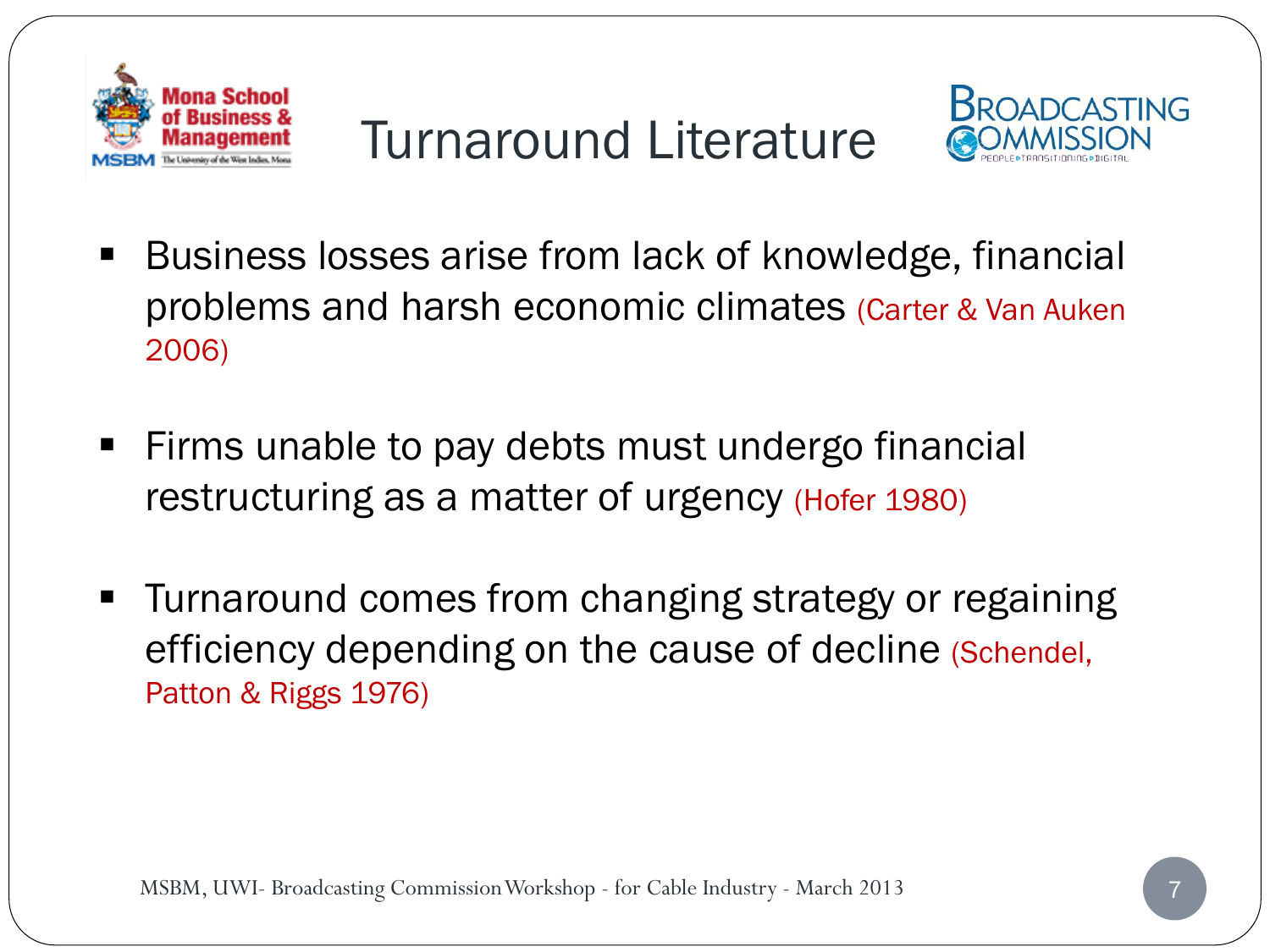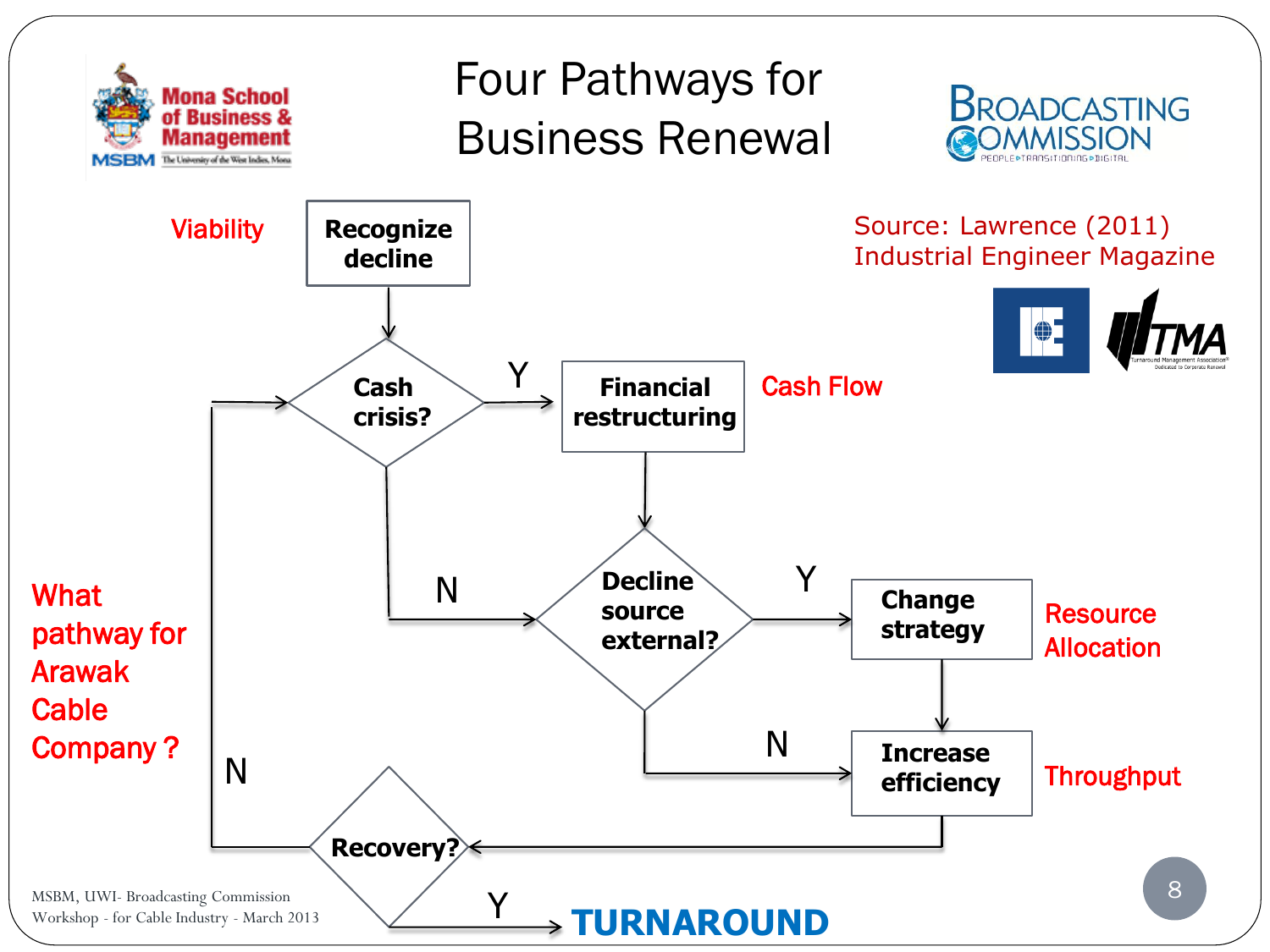

# Recognizing Decline



### STV Licensee Environment Controller Controller Controller Controller Controller Controller Controller Controller

| <b>Issue</b>  | Outlook             |   |
|---------------|---------------------|---|
| Incentives    | <b>Threat</b>       |   |
| Devaluation   | <b>Threat</b>       |   |
| Theft         | <b>Threat</b>       |   |
| Digital       | Opportunity         | ℅ |
| Regulation    | <b>Opportunity?</b> |   |
| <b>FLOW</b>   | <b>Threat</b>       |   |
| Energy costs  | <b>Threat</b>       |   |
| Subscriptions | <b>Threat</b>       |   |
| Internet      | Opportunity         |   |
|               |                     |   |



#### What are the strengths, weaknesses, opportunities and threats of Arawak Cable Company?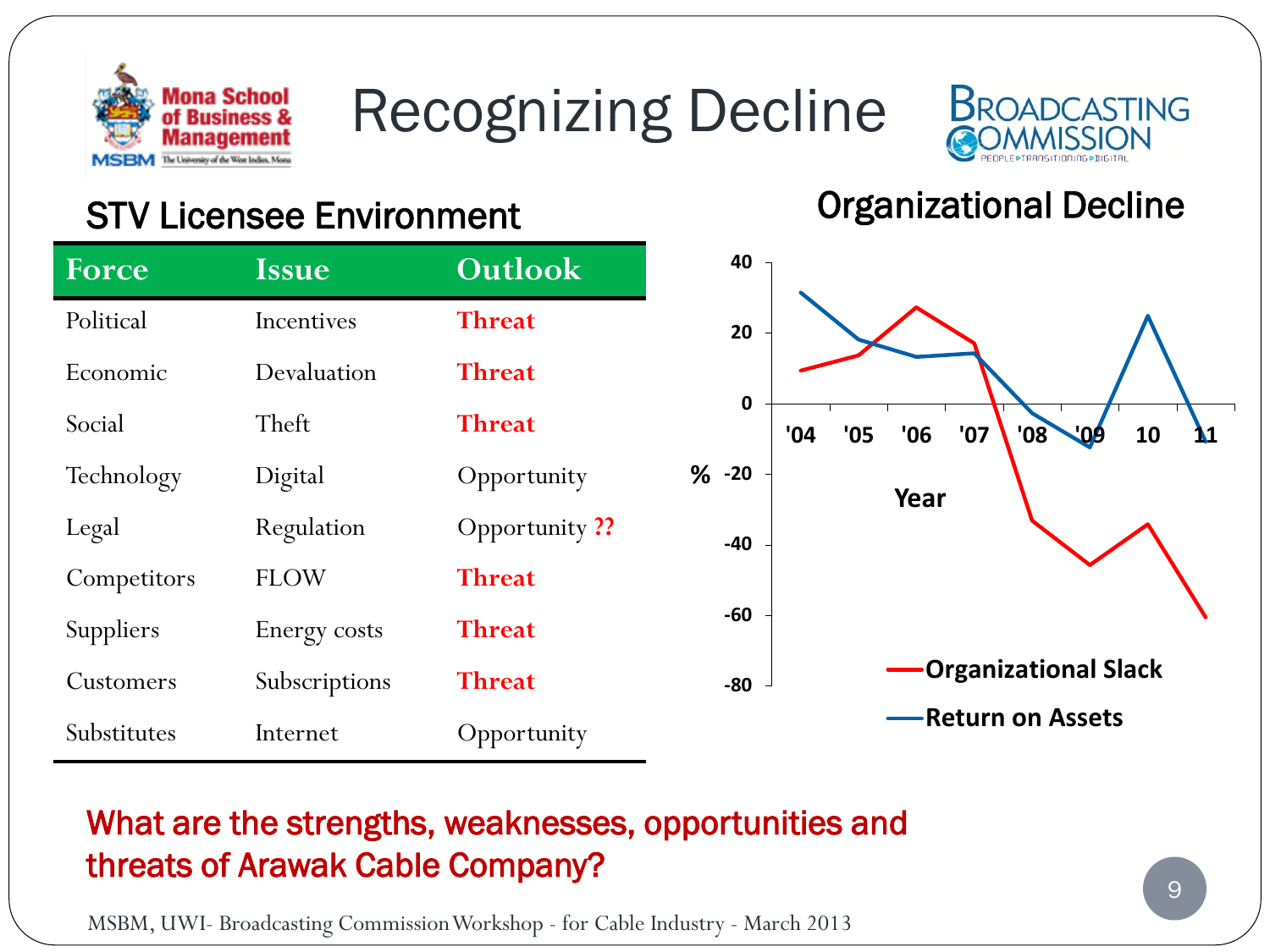

# Restructuring to Boost Cash Flow



**2009 2010 2011 Revenues 175 130 85 Cash received 110 60 140 Sell Assets or Equity Cash disbursed 90 105 125 Defer or Replace Debt Net cash flow 20 (45) 15 Cash at start 5 25 (20) Cash at end 25 (20) (5)** Cash Flow (\$ Millions) -1 -0.5 0 0.5 1 1.5 2 03 05 07 09 **J\$ Mil Year Arawak Cable Company** Ending Cash

1. Has Arawak Cable Company achieved financial health?

2. What action(s) would you suggest to build cash reserve?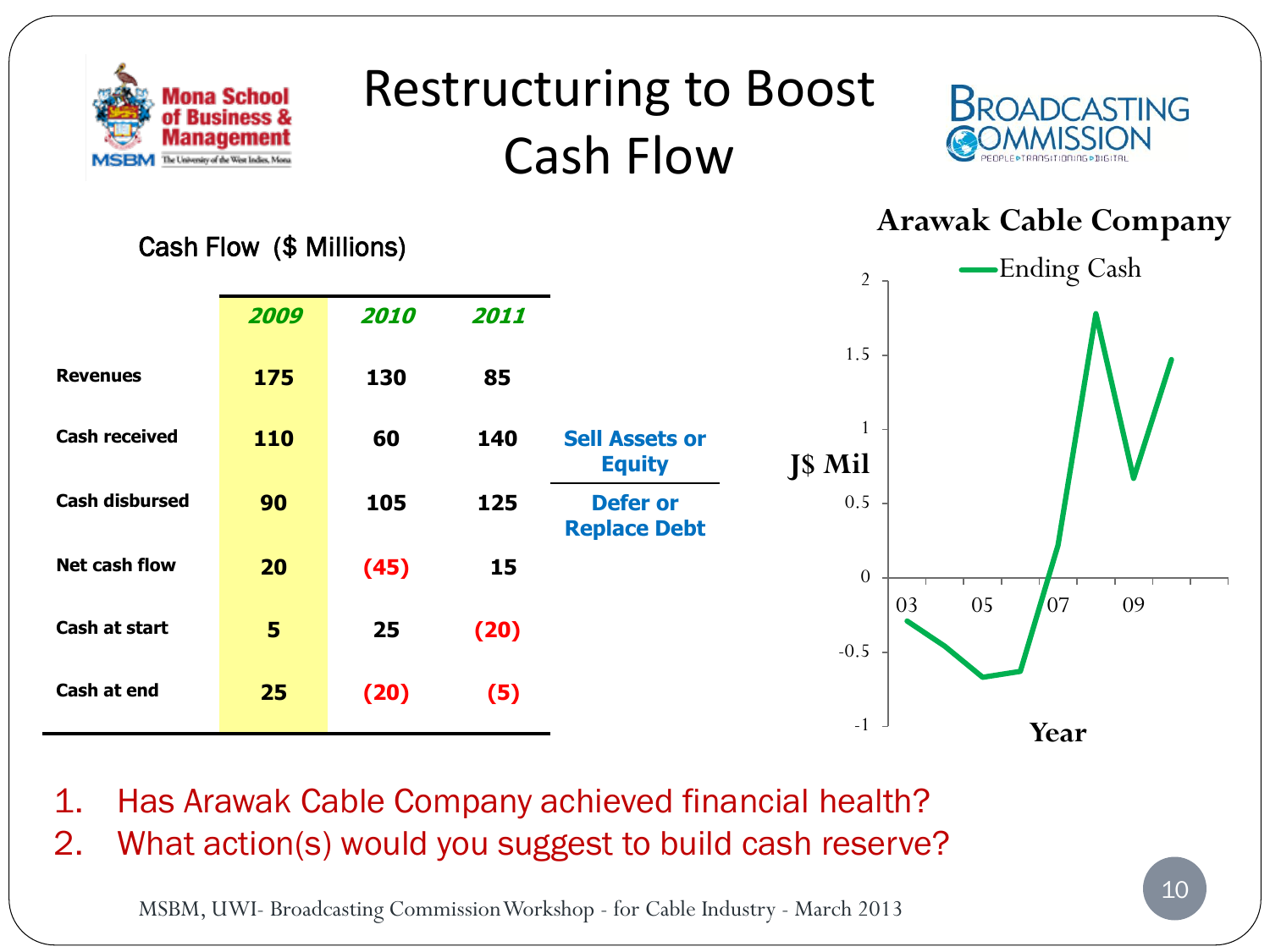





| <b>Strategy</b>         | Aim                                       | <b>Key Factor</b> |
|-------------------------|-------------------------------------------|-------------------|
| Diversification         | <b>Multiple Revenue</b><br><b>Streams</b> | Resources         |
| Merger/Acquisition      | Market power                              | Synergy           |
| Product differentiation | Value-added                               | Buyer need        |
| Cost leadership         | <b>Low Price</b>                          | High volume       |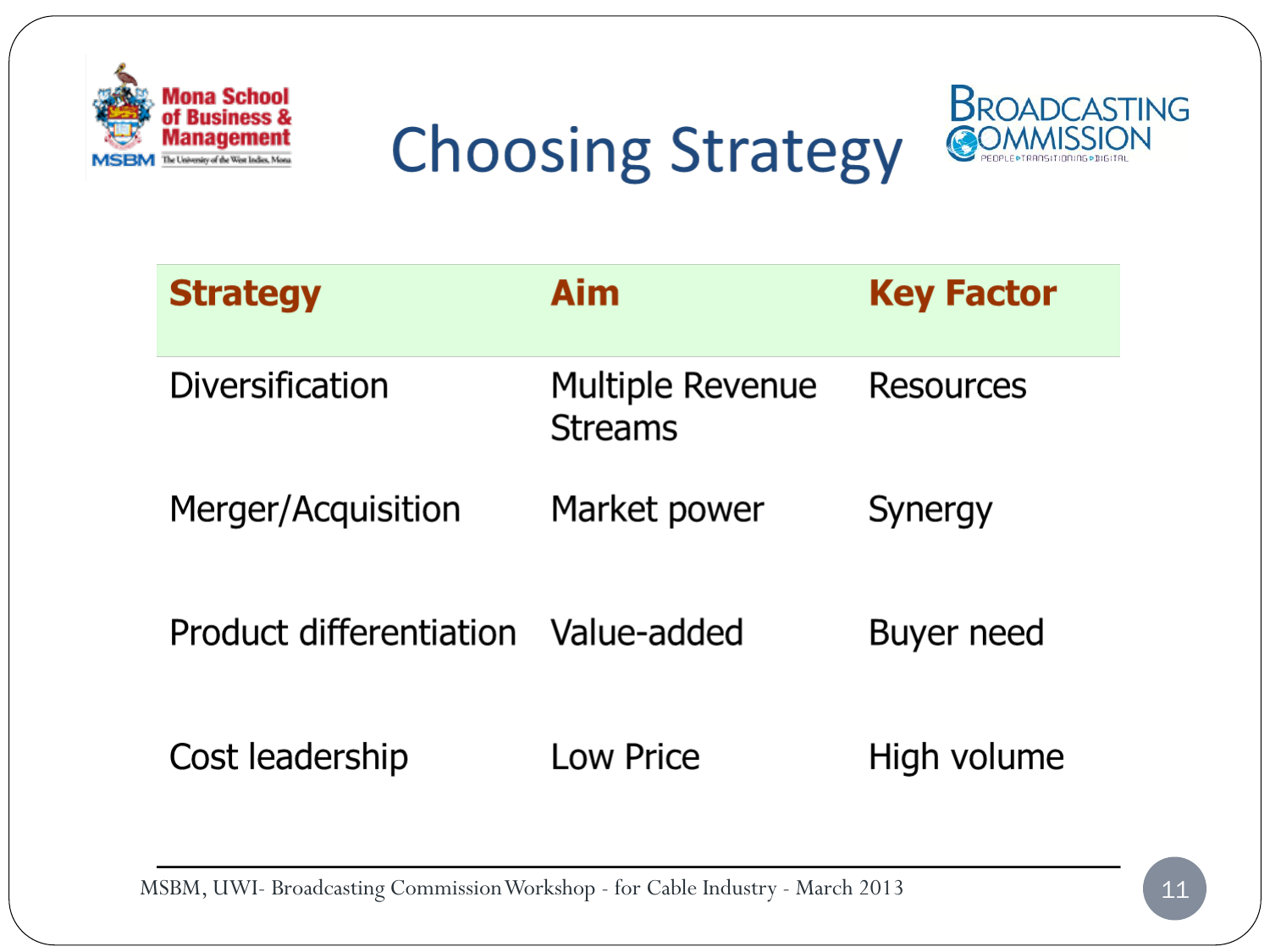### Deciding Competitive Strategy Arawak Cable Company

| <b>Perspective</b>                     | <b>Strategy Map - Actions</b><br>for turning resources<br>into accomplishments    | <b>Key Performance</b><br><b>Indicators</b>                                           | <b>Strategic</b><br><b>Initiatives</b>                                                | <b>Risk &amp;</b><br><b>Response</b>                                             |
|----------------------------------------|-----------------------------------------------------------------------------------|---------------------------------------------------------------------------------------|---------------------------------------------------------------------------------------|----------------------------------------------------------------------------------|
| <b>Financial</b>                       | <b>Reduce</b><br><b>Increase</b><br><b>Debt</b><br>profitability<br><b>Burden</b> | Debt % Assets<br>$\bullet$<br><b>Return on Assets</b><br>$\bullet$                    | • Sell Equity<br>Increase revenue<br>$\bullet$                                        | · Shares not fully<br>taken<br><b>Offer preference</b><br><b>shares</b>          |
| <b>Customer</b>                        | <b>Serve</b><br><b>Widen the</b><br>range of<br>more<br>products<br>customers     | Market share %<br>$\bullet$<br><b>Number of revenue</b><br>$\bullet$<br>streams       | • Promotion<br>programme<br>Offer video-on-<br>$\bullet$<br>demand                    | • Low market<br>penetration<br><b>Augment the core</b><br>product                |
| <b>Internal</b><br>processes           | <b>Increase</b><br>operations<br>efficiency<br><b>Upgrade</b><br>technology       | <b>Throughput</b><br>$\bullet$<br>productivity<br><b>Service quality</b><br>$\bullet$ | <b>Adopt lean</b><br>practices<br><b>Change to digital</b><br>$\bullet$<br>technology | <b>Equipment</b><br>$\bullet$<br>breakdown<br><b>Preventative</b><br>maintenance |
| <b>Learning &amp;</b><br><b>Growth</b> | <b>Develop</b><br>employees                                                       | Labour<br>$\bullet$<br>productivity                                                   | <b>Staff appraisals</b><br>$\bullet$                                                  | Weak team<br>$\bullet$<br>synergy<br><b>Team coaching</b><br><b>sessions</b>     |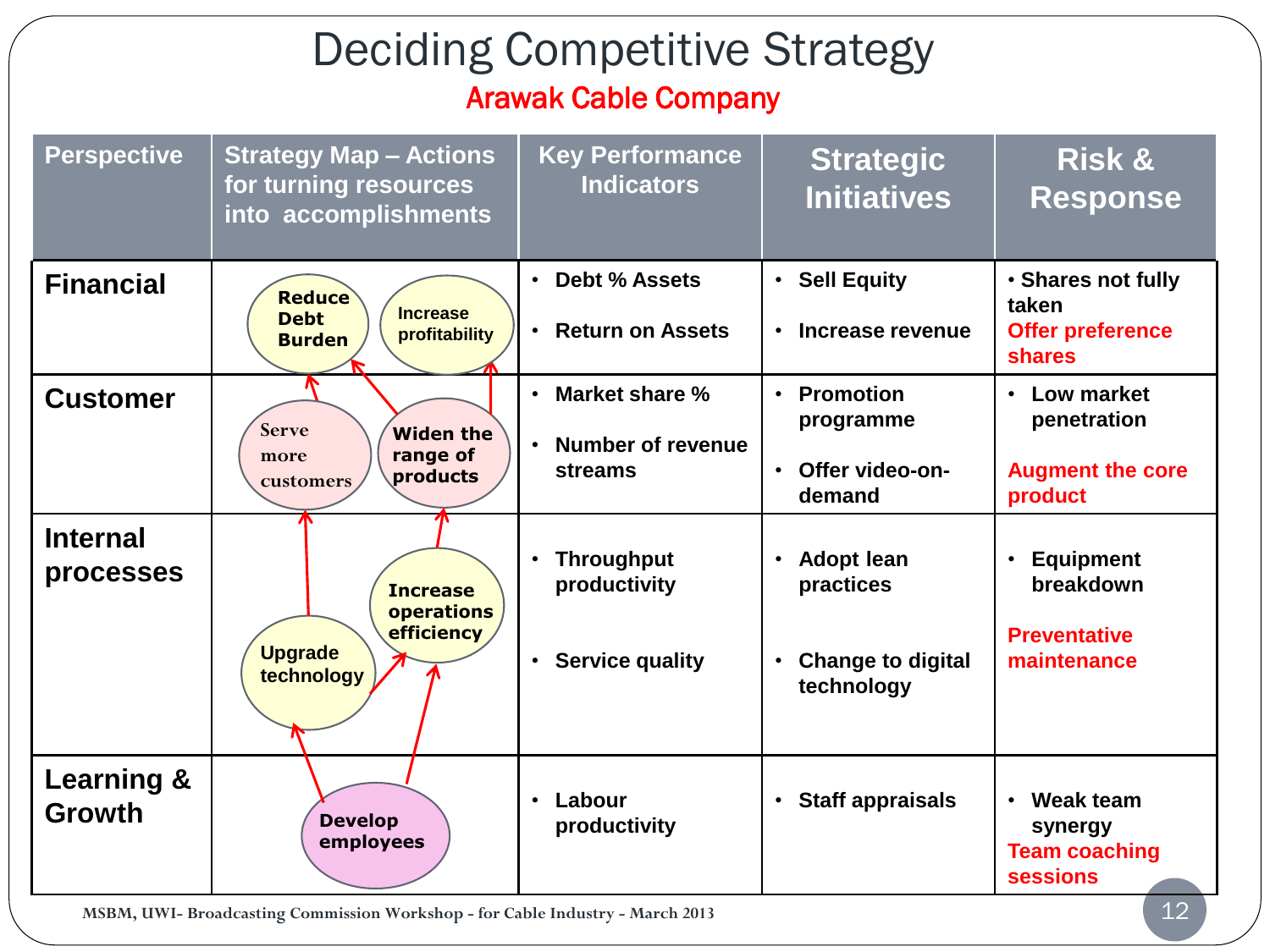

Increasing Efficiency



| <b>Focus</b> | What?                       | When?                    |
|--------------|-----------------------------|--------------------------|
| Output       | <b>Re-scope products</b>    | <b>Unmet demand</b>      |
|              | <b>Re-scope markets</b>     | <b>Market saturation</b> |
| Input        | <b>Reengineer processes</b> | Low value-added          |
|              | <b>Adjust technology</b>    | <b>Obsolescence</b>      |

How should Arawak Cable Company increase the efficiency of its operations?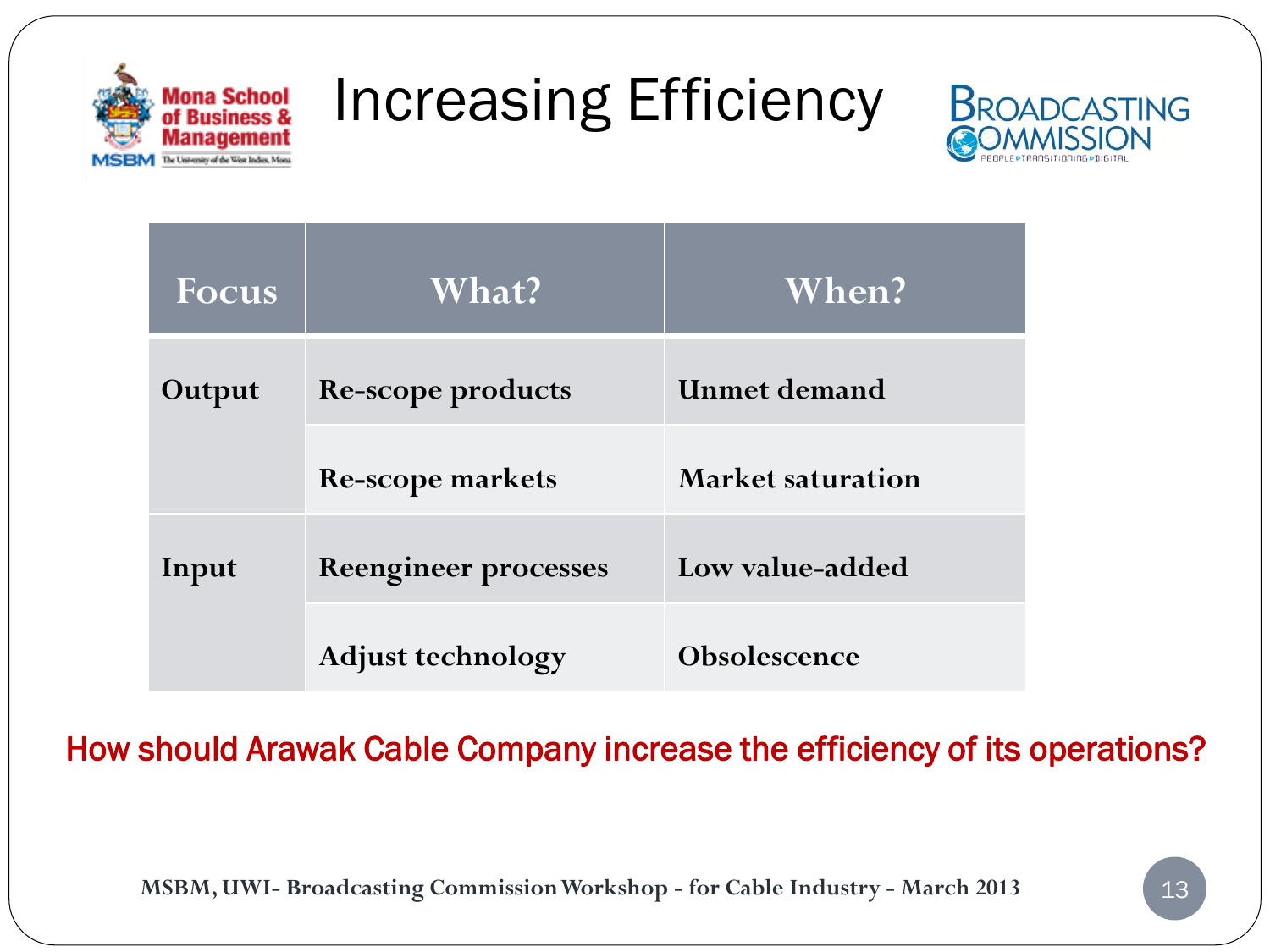

## Sustaining Recovery *Arawak Cable Company*



**Sustainable Rate of Sales**   $Growth = y/1 - y$ 

**BROADCASTING** 

 $y =$  Return on Equity  $x$ Retention Rate

Retention Rate = (1 – Dividends/Net Profit)

- 1. What is the sustainable growth rate of Arawak Cable Company as at the end of 2010?
- 2. Can Arawak Cable Company serve 3,000 subscribers by Year-end 2023?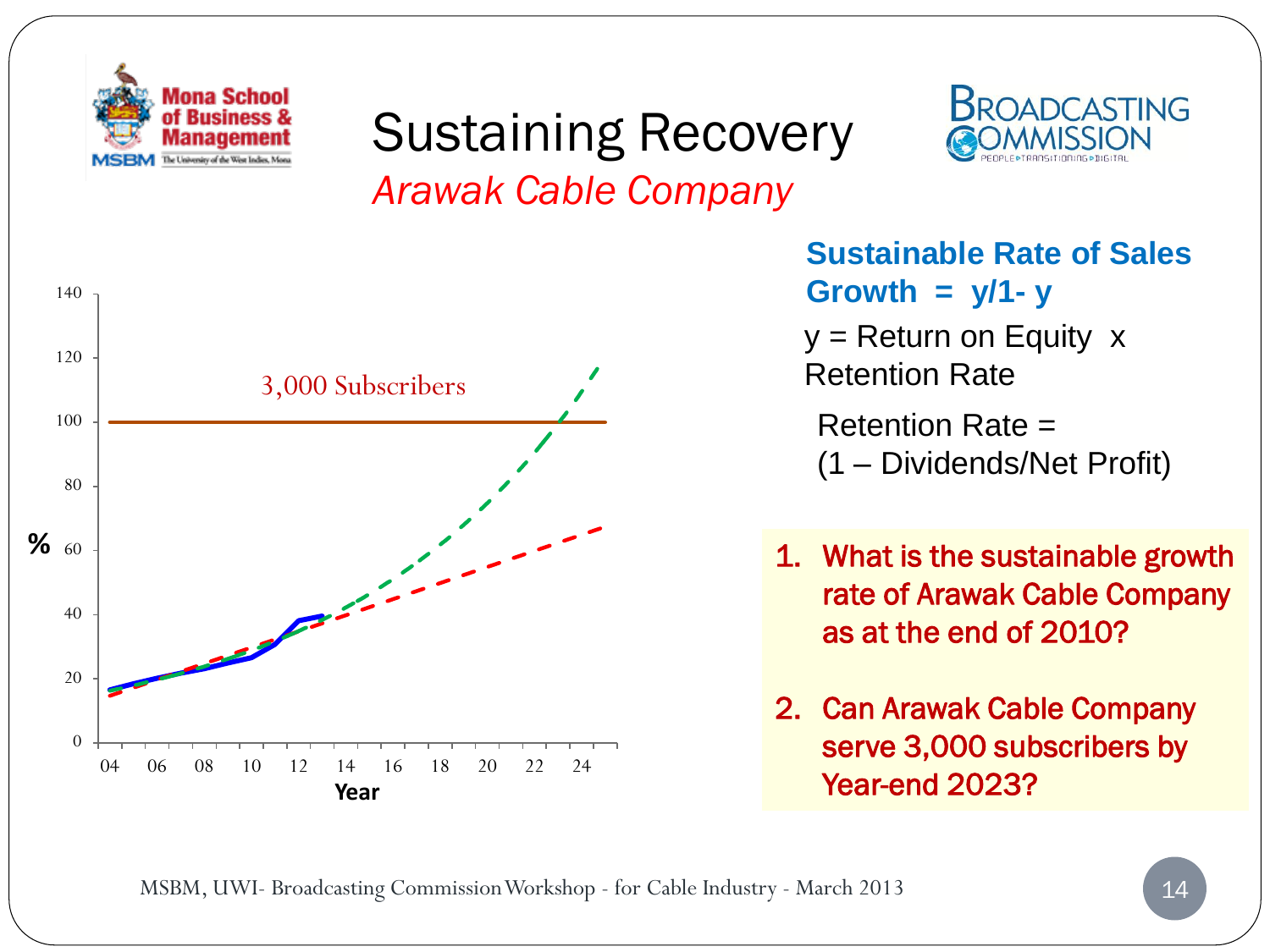

# Motivating Employees



- Leadership by example
- Generating excitement
- Open lines of communication
- **Transparency**
- Recognition for achievement
- **Teamwork**
- Collective reasoning
- Rewards/Incentives for performance